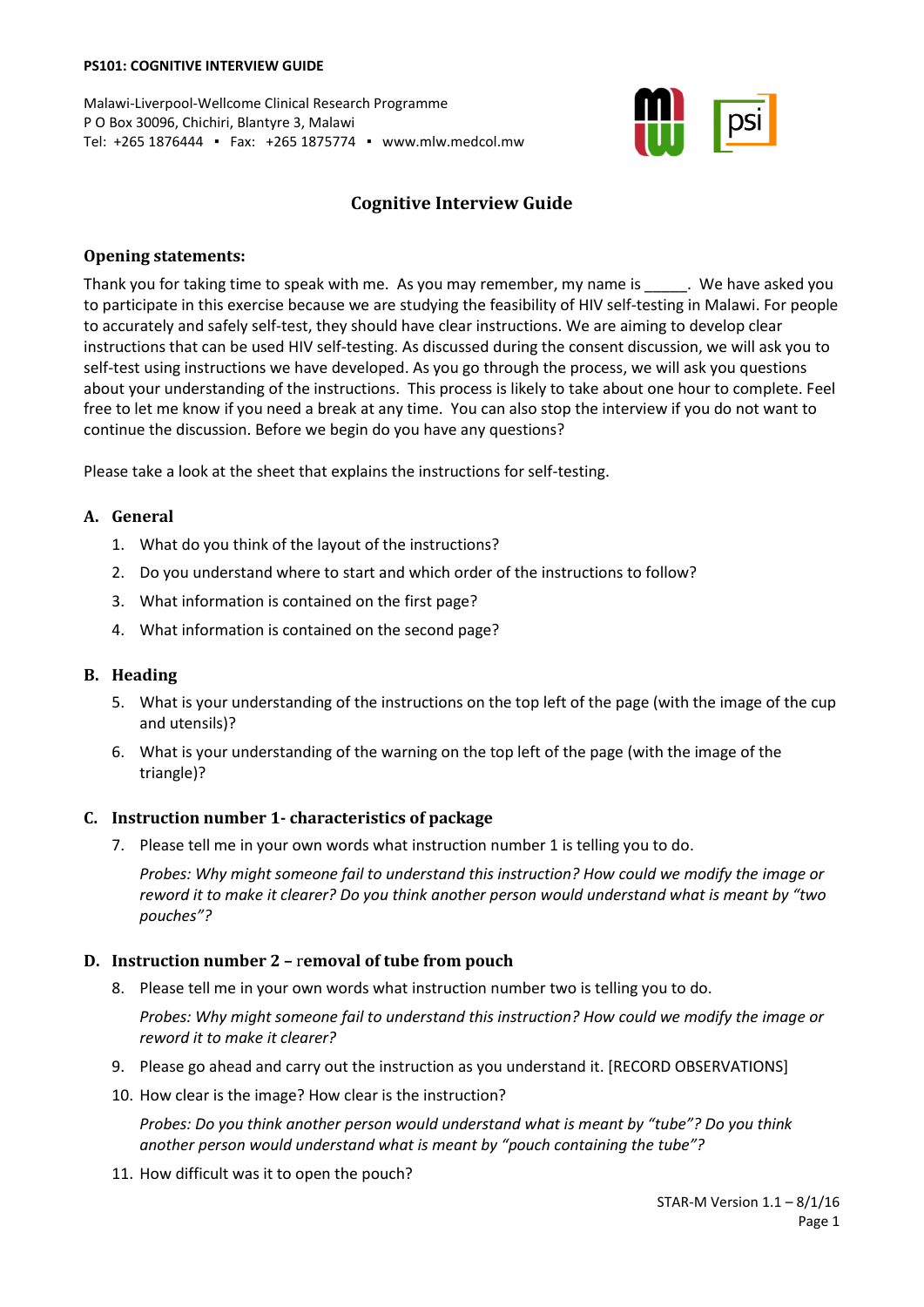

*Probes: If it was difficult, what can be done to make it easier?*

# **E. Instruction number 3 – opening of tube**

12. Please tell me in your own words what instruction number three is telling you to do.

*Probes: Why might someone fail to understand this instruction? How could we modify the image or reword it to make it clearer?*

- 13. Please go ahead and carry out the instruction as you understand it. [RECORD OBSERVATIONS]
- 14. How clear is the image? How clear is the instruction?
- 15. How difficult was it to open the lid of the tube? Did any of the liquid spill as you opened it?

*Probes: If it was difficult or if there were any problems, how could these be resolved? Do you think it is necessary to inform people that there is liquid inside the tube?*

# **F. Instruction number 4 – sliding of tube into stand**

16. Please tell me in your own words what instruction number four is telling you to do.

*Probes: Why might someone fail to understand this instruction? How could we modify the image or reword it to make it clearer?*

- 17. Please go ahead and carry out the instruction as you understand it. [RECORD OBSERVATIONS]
- 18. How clear is the image? How clear is the instruction?

*Probes: Do you think another person would understand what is meant by "slide the tube into the stand"?*

19. How difficult was it to slide the tube into the stand? Were there any problems identifying the stand? Did any liquid spill as you placed the open vial into the stand?

*Probes: If it was difficult or if there were any problems, how could these be resolved?*

# **G. Instruction number 5 – removal of test device from pouch**

20. Please tell me in your own words what instruction number five is telling you to do.

*Probes: Why might someone fail to understand this instruction? How could we modify the image or reword it to make it clearer?*

- 21. Please go ahead and carry out the instruction as you understand it. [RECORD OBSERVATIONS]
- 22. How clear is the image? How clear is the instruction?

*Probes: Do you think another person would understand what is meant by the "test device" and "flat pad"?*

23. How difficult was it to open the pouch and remove the test device without touching the flat pad? Were there any problems identifying which part was the flat pad and which part was the results window? Did you understand what to do with the preservative?

*Probes: If it was difficult or if there were any problems, how could these be resolved?*

# **H. Instruction number 6 – collection of specimen**

24. Please describe to me in your own words what instruction six is telling you to do.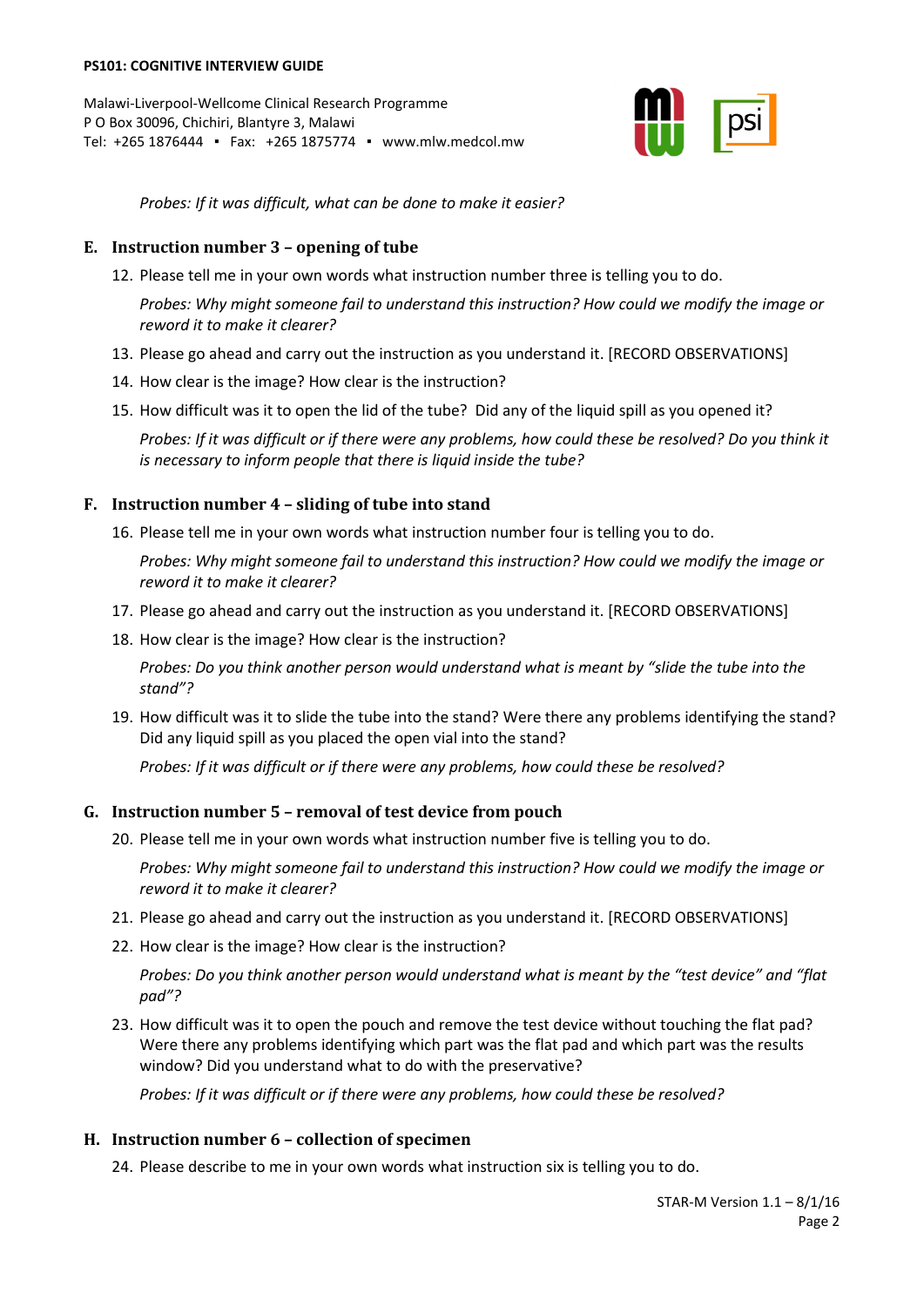

*Probes: Do you think another person would be able to understand the instructions and do this correctly? How could we modify the image or reword it to make it clearer?*

- 25. Please go ahead and carry out the instruction as you understand it. [RECORD OBSERVATIONS]
- 26. How clear is the image? How clear is the instruction?

*Probes: Do you think another person would understand what is meant by the "press the flat pad against your gum" and "swab it along your upper gum/lower gum"?*

27. How difficult was it to collect the specimen? *Probes: If it was difficult or if there were any problems, how could these be resolved?*

# **I. Instruction number 7 – placement of test device**

28. Please tell me in your own words what instruction number seven is telling you to do.

*Probes: Do you think another person would be able to understand the instructions and do this correctly? How could we modify the image or reword it to make it clearer?*

- 29. Please go ahead and carry out the instruction as you understand it. [RECORD OBSERVATIONS]
- 30. How clear is the image? How clear is the instruction?
- 31. How difficult was it to put the test device into the tube?

*Probes: If it was difficult or if there were any problems, how could these be resolved?*

#### **Instruction number 8 – timing of test**

32. Please tell me in your words what instruction number eight is telling you to do?

*Probes: Do you think another person would be able to understand the instructions and do this correctly? How could we modify the image or reword it to make it clearer?*

33. How clear is the image? How clear is the instruction?

*Probes: What is the purpose of this instruction? How long must you wait before reading the test result? What may happen if you read your result early, or if you read your result after 40 minutes? What can be done if one does not have a watch?*

# **J. Interpreting results – HIV negative**

34. Please tell me in your own words what a negative result looks like.

*Probes: Do you think another person would be able to understand the instructions and read their negative result correctly? How could we modify the image or reword it to make it clearer?*

35. Please tell me in your own words what should be done if one tests HIV negative.

*Probes: Do you think another person would be able to understand the instructions and read their negative result correctly? How could we modify the image or reword it to make it clearer?*

# **K. Interpreting results – HIV positive**

36. Please tell me in your own words what a positive result looks like.

*Probes: Do you think another person would be able to understand the instructions and read their positive result correctly? How could we modify the image or reword it to make it clearer?*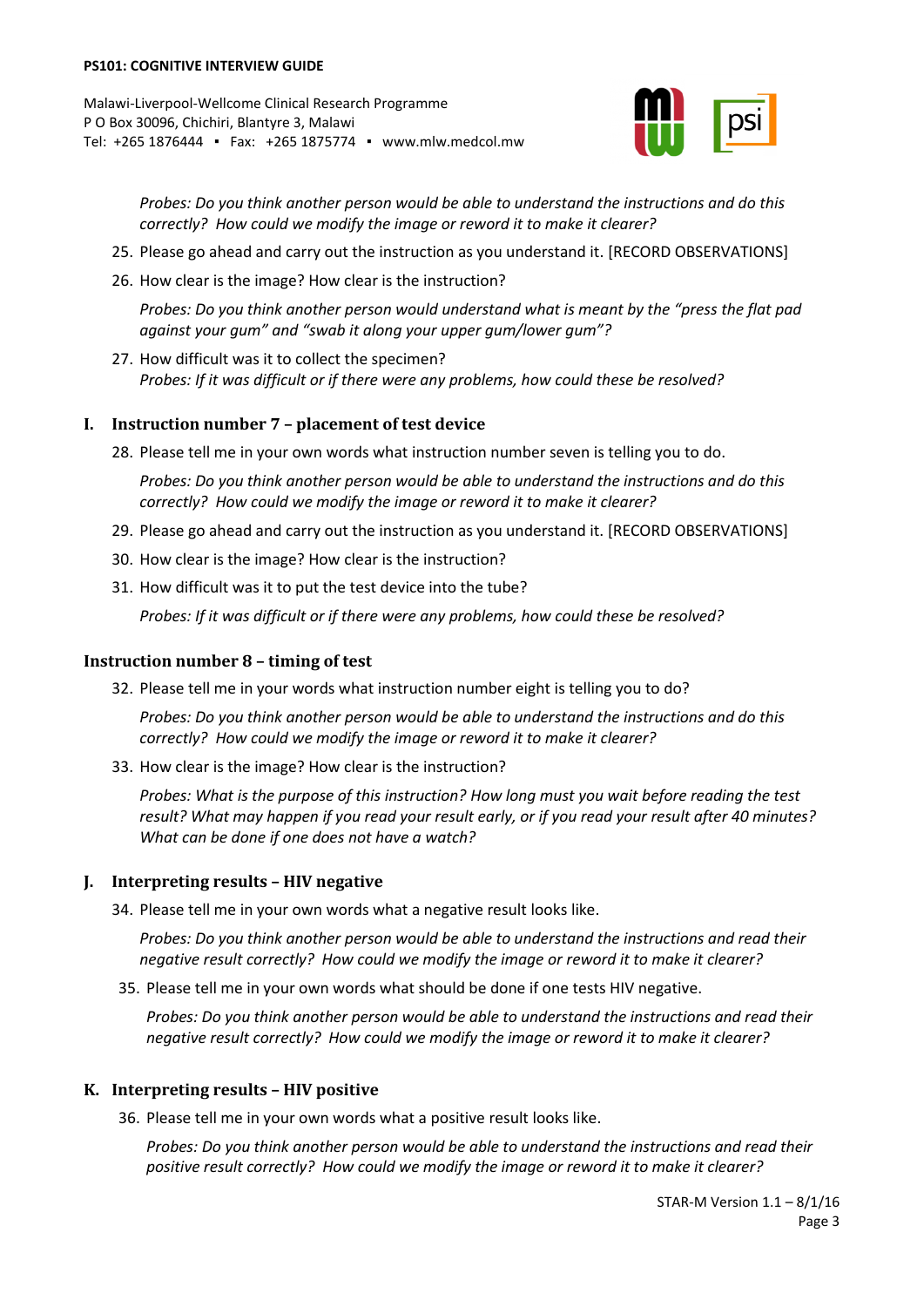

37. Please tell me in your own words what should be done if one test HIV positive.

*Probes: Do you think another person would be able to understand the instructions and read their positive result correctly? How could we modify the image or reword it to make it clearer?*

#### **L. Interpreting results – invalid**

38. Please tell me in your own words what an invalid result looks like.

*Probes: Do you think another person would be able to understand the instructions and read their invalid result correctly? How could we modify the image or reword it to make it clearer?*

39. Please tell me in your own words what should be done if one gets an invalid result.

*Probes: Do you think another person would be able to understand the instructions and read their invalid result correctly? How could we modify the image or reword it to make it clearer?*

#### **M. Interpreting own results**

40. Please read your results. [RECORD OBSERVATIONS]

41. How clear are the images on how to interpret the results? How clear are the instructions on how to interpret the results?

*Probes: Do you think another person would be able to interpret the results easily?*

42. How difficult was it to interpret your results? Were you able to relate the appearance of your test to any of the pictures in the instructions?

*Probes: If it was difficult or if there were any problems, how could these be resolved?*

43. What was your test result? Do you feel confident that this result is correct?

*Probes: Do you think another person would believe the result? Why? If no, what could be done so that people have confidence in the test result?*

44. Is there any other information that you would like to have about what to do after taking the HIV self-test?

# **N. Test kit disposal**

45. Please describe in your own words what to do with the test device and tube after the self-test?

*Probes: Do you think another person would be able to understand the instructions? How could we modify the image or reword it to make it clearer?*

46. Please describe in your own words what to do with the remaining contents of the test kit after the self-test?

*Probes: Do you think another person would be able to understand the instructions and read their positive result correctly? How could we modify the image or reword it to make it clearer?*

47. How clear are the images on how to dispose the test kit? How clear are the instructions on how to dispose the test kit?

*Probes: Do you think another person would be able to dispose the kit easily?*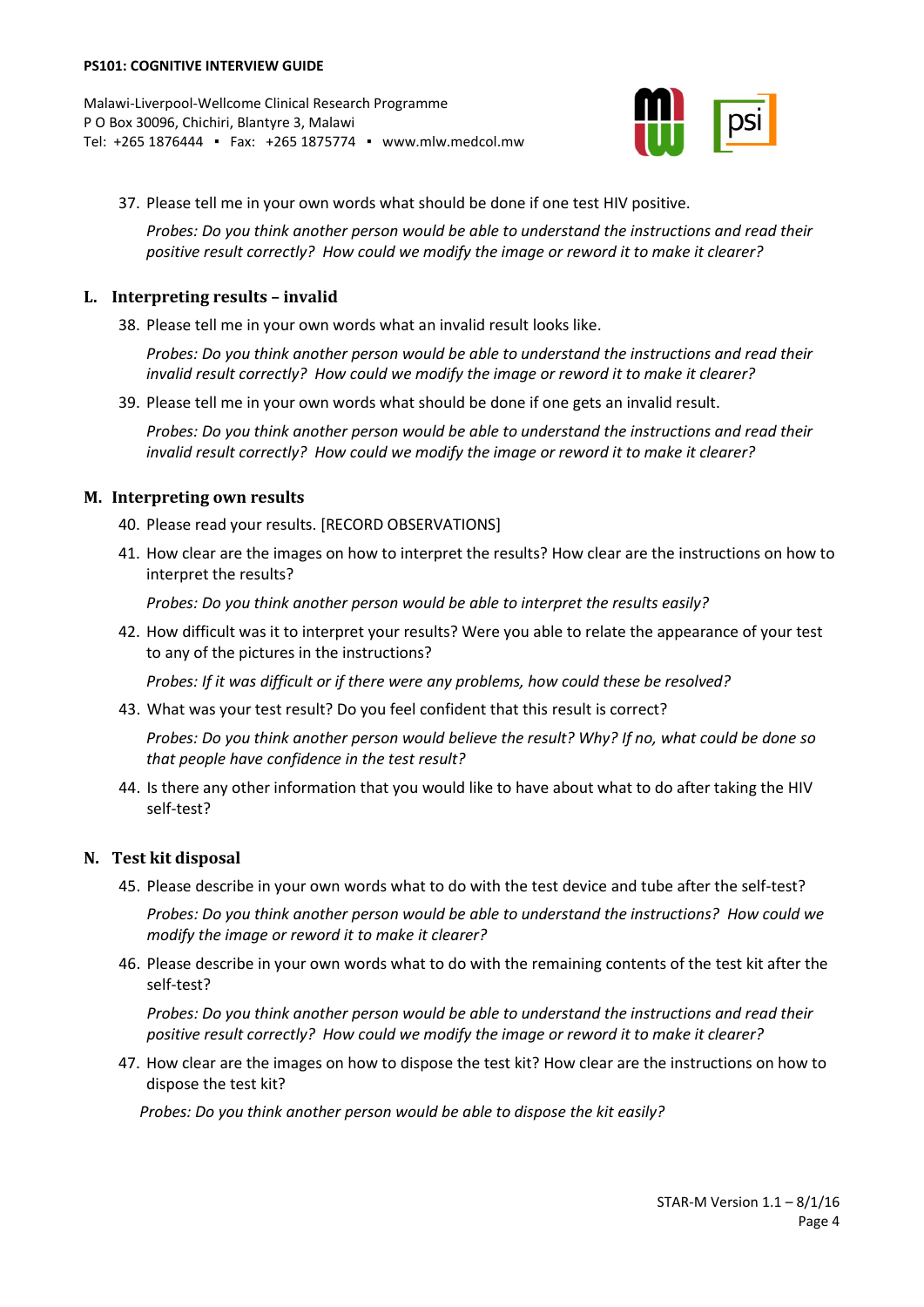

# **O. Self-completed questionnaire**

Now please take a look at the sheet that contains the questionnaire.

48. What do you understand regarding the information in the box on the top left of the page (with the phone number)?

*Probes: Did you understand that there is no charge to you for calling this phone number? Did you understand that you can call this phone number with any questions, e.g. related to HIV or taking the test or post-test support?*

- 47. What is your understanding of the instructions at the top of the page?
- 48. Please tell me in your own words what question number 1 and 2 is asking you to do.

*Probes: Why might someone fail to understand this question? How could we modify the image or reword it to make it clearer?*

49. Please tell me in your own words what question number 3 is asking you to do.

*Probes: Why might someone fail to understand this question? How could we modify the image or reword it to make it clearer?*

50. Please tell me in your own words what question number 4 is asking you to do.

*Probes: Why might someone fail to understand this question? How could we modify the image or reword it to make it clearer?*

51. Please tell me in your own words what question number 5 is asking you to do.

*Probes: Why might someone fail to understand this question? How could we modify the image or reword it to make it clearer?*

52. Please tell me in your own words what question number 6 is asking you to do.

*Probes: Why might someone fail to understand this question? How could we modify the image or reword it to make it clearer?*

53. Please tell me in your own words what question number 7 is asking you to do.

*Probes: Why might someone fail to understand this question? How could we modify the image or reword it to make it clearer?*

54. Please tell me in your own words what question number 8 is asking you to do.

*Probes: Why might someone fail to understand this question? How could we modify the image or reword it to make it clearer?*

# **P. General**

- 55. What would you do if you had questions about how to perform the self-test correctly? *Probes: Who would you talk to and how would you contact them?*
- 56. What would you do if you needed post-test counseling? *Probes: Where would you go?*
- 57. What do you think about of the experience of self-testing? *Probes: How does this compare to your experience testing with a counsellor?*